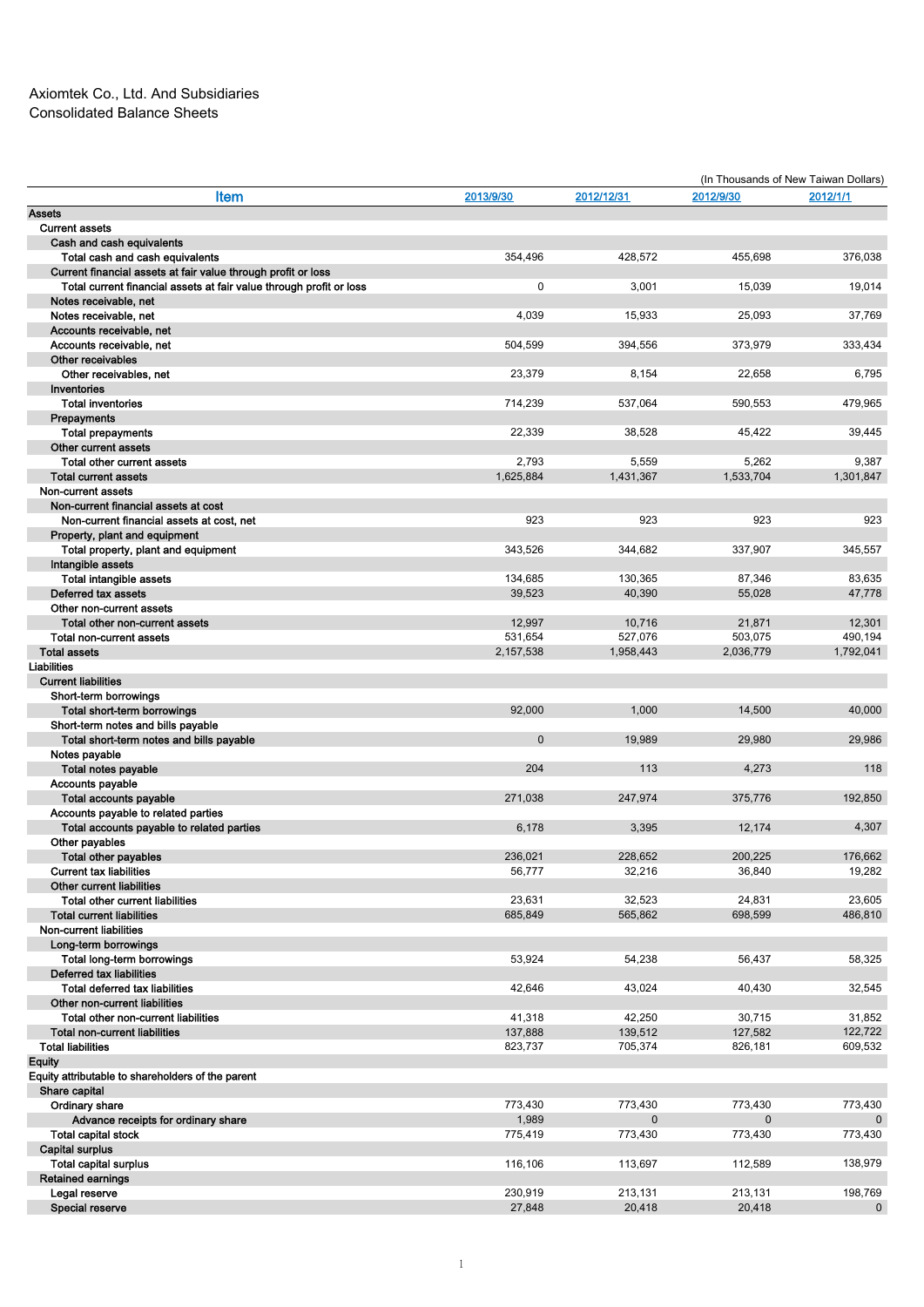## Axiomtek Co., Ltd. And Subsidiaries Consolidated Balance Sheets

|                                                                   |             |            | (In Thousands of New Taiwan Dollars) |           |  |  |
|-------------------------------------------------------------------|-------------|------------|--------------------------------------|-----------|--|--|
| <b>Item</b>                                                       | 2013/9/30   | 2012/12/31 | 2012/9/30                            | 2012/1/1  |  |  |
| Unappropriated retained earnings (accumulated deficit)            |             |            |                                      |           |  |  |
| Total unappropriated retained earnings (accumulated deficit)      | 158.738     | 119,666    | 80.561                               | 70.171    |  |  |
| <b>Total retained earnings</b>                                    | 417.505     | 353.215    | 314.110                              | 268.940   |  |  |
| Other equity interest                                             |             |            |                                      |           |  |  |
| Total other equity interest                                       | $-2.404$    | $-10.901$  | $-10.946$                            |           |  |  |
| <b>Treasury shares</b>                                            | $\mathbf 0$ | C          | $\Omega$                             | 17.610    |  |  |
| Equity attributable to shareholders of the parent                 | 1.306.626   | 1.229.441  | 1.189.183                            | 1,163,739 |  |  |
| Noncontrolling interests                                          | 27.175      | 23.628     | 21.415                               | 18.770    |  |  |
| <b>Total equity</b>                                               | 1.333.801   | 1.253.069  | 1.210.598                            | 1.182.509 |  |  |
| Equivalent issue shares of advance receipts for ordinary share    | 88,000      | 0          | $\Omega$                             | $\Omega$  |  |  |
| Number of shares in entity held by entity and by its subsidiaries | 0           |            | 0                                    | 797,000   |  |  |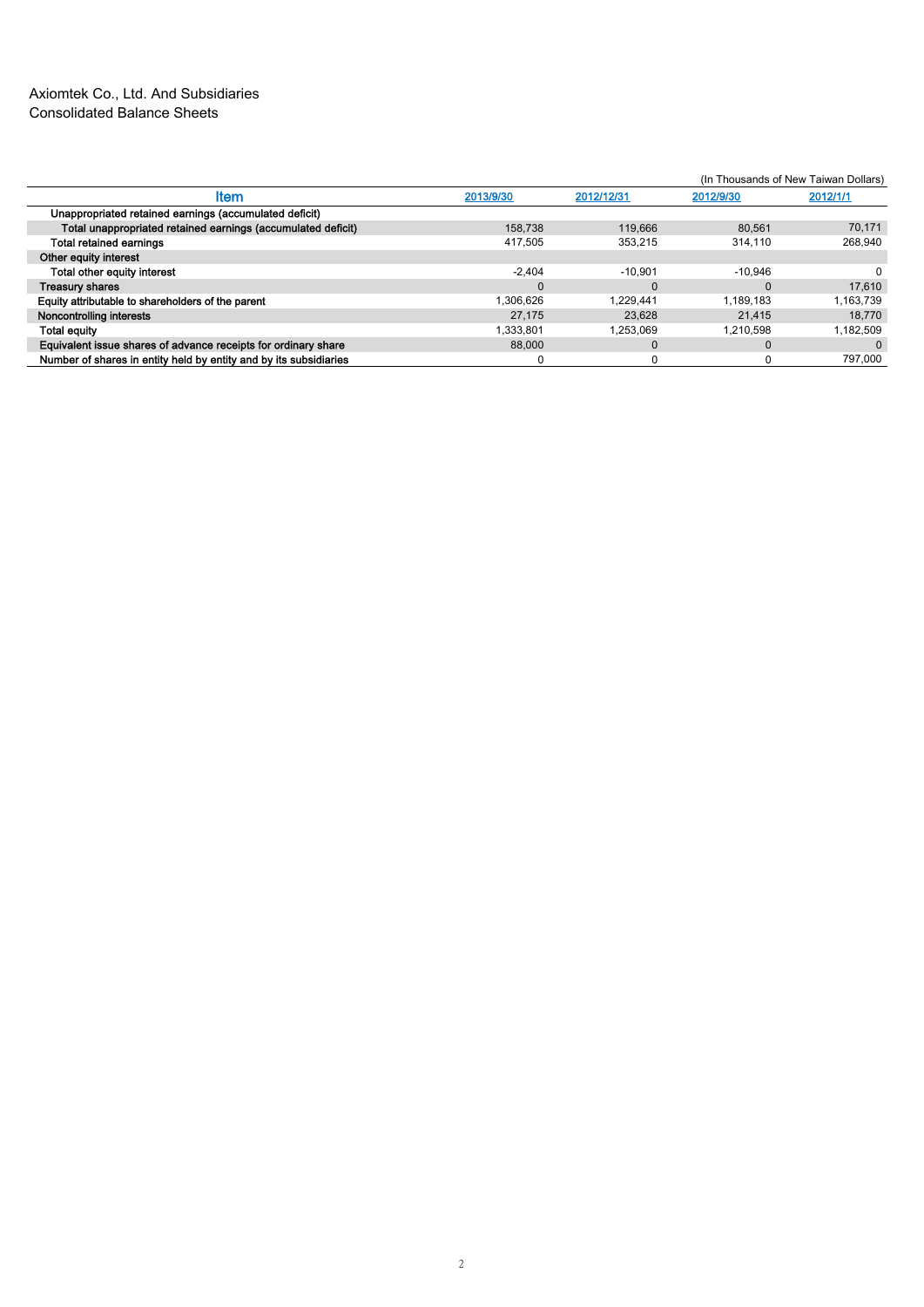|                                                                     |               | (In Thousands of New Taiwan Dollars, Except Earnings Per Share) |               |               |  |  |
|---------------------------------------------------------------------|---------------|-----------------------------------------------------------------|---------------|---------------|--|--|
| <b>Item</b>                                                         | 2013/7/1-9/30 | 2012/7/1-9/30                                                   | 2013/1/1-9/30 | 2012/1/1-9/30 |  |  |
|                                                                     |               |                                                                 |               |               |  |  |
| <b>Operating revenue</b>                                            |               |                                                                 |               |               |  |  |
| <b>Total operating revenue</b>                                      | 1,034,753     | 698,706                                                         | 2,700,781     | 2.041.589     |  |  |
| <b>Operating costs</b>                                              |               |                                                                 |               |               |  |  |
| <b>Total operating costs</b>                                        | 696.202       | 424.524                                                         | 1,739,408     | 1.265.972     |  |  |
| Gross profit (loss) from operations                                 | 338,551       | 274,182                                                         | 961,373       | 775,617       |  |  |
| Gross profit (loss) from operations                                 | 338,551       | 274,182                                                         | 961,373       | 775,617       |  |  |
| <b>Operating expenses</b>                                           |               |                                                                 |               |               |  |  |
| Selling expenses                                                    |               |                                                                 |               |               |  |  |
| <b>Total selling expenses</b>                                       | 126,864       | 90,636                                                          | 380,990       | 285,027       |  |  |
| Administrative expenses                                             |               |                                                                 |               |               |  |  |
| Total administrative expenses                                       | 27,939        | 42,646                                                          | 81,868        | 95,154        |  |  |
| Research and development expenses                                   |               |                                                                 |               |               |  |  |
| Total research and development expenses                             | 76,631        | 65,454                                                          | 224,591       | 207,427       |  |  |
| <b>Total operating expenses</b>                                     | 231,434       | 198,736                                                         | 687,449       | 587,608       |  |  |
| Net operating income (loss)                                         | 107,117       | 75,446                                                          | 273,924       | 188,009       |  |  |
| Non-operating income and expenses                                   |               |                                                                 |               |               |  |  |
| Other income                                                        |               |                                                                 |               |               |  |  |
| <b>Total other income</b>                                           | 2,264         | 2,198                                                           | 11,420        | 7,521         |  |  |
| Other gains and losses                                              |               |                                                                 |               |               |  |  |
| Other gains and losses, net                                         | $-5,059$      | $-6,417$                                                        | 8,332         | $-9,628$      |  |  |
| <b>Finance costs</b>                                                |               |                                                                 |               |               |  |  |
| Finance costs, net                                                  | 530           | 567                                                             | 1,461         | 1,850         |  |  |
| Total non-operating income and expenses                             | $-3,325$      | $-4,786$                                                        | 18,291        | $-3,957$      |  |  |
| Profit (loss) from continuing operations before tax                 | 103,792       | 70,660                                                          | 292,215       | 184,052       |  |  |
| Tax expense (income)                                                |               |                                                                 |               |               |  |  |
| Total tax expense (income)                                          | 24,208        | 17,671                                                          | 66,800        | 50,149        |  |  |
| Profit (loss) from continuing operations                            | 79,584        | 52,989                                                          | 225,415       | 133,903       |  |  |
| Profit (loss)                                                       | 79,584        | 52,989                                                          | 225,415       | 133,903       |  |  |
| Other comprehensive income                                          |               |                                                                 |               |               |  |  |
| Exchange differences on translation of foreign financial statements | $-4,398$      | $-6,005$                                                        | 10,511        | $-13,188$     |  |  |
| Income tax relating to components of other comprehensive income     | $-558$        | $-1.021$                                                        | 2,014         | $-2.242$      |  |  |
| Other comprehensive income, net                                     | $-3,840$      | $-4,984$                                                        | 8,497         | $-10,946$     |  |  |
| Comprehensive income                                                | 75,744        | 48,005                                                          | 233,912       | 122,957       |  |  |
| <b>NET INCOME (LOSS) ATTRIBUTABLE TO:</b>                           |               |                                                                 |               |               |  |  |
| Shareholders of the parent                                          | 76,548        | 50,618                                                          | 215,882       | 129,853       |  |  |
| Noncontrolling interests                                            | 3,036         | 2,371                                                           | 9,533         | 4,050         |  |  |
| TOTAL COMPREHENSIVE INCOME (LOSS)                                   |               |                                                                 |               |               |  |  |
| <b>ATTRIBUTABLE TO:</b>                                             |               |                                                                 |               |               |  |  |
| Shareholders of the parent                                          | 72,708        | 45,634                                                          | 224,379       | 118,907       |  |  |
| Noncontrolling interests                                            | 3,036         | 2,371                                                           | 9,533         | 4,050         |  |  |
| Basic earnings per share                                            |               |                                                                 |               |               |  |  |
| Total basic earnings per share                                      | 0.99          | 0.65                                                            | 2.79          | 1.68          |  |  |
| Diluted earnings per share                                          |               |                                                                 |               |               |  |  |
| Total diluted earnings per share                                    | 0.98          | 0.65                                                            | 2.75          | 1.66          |  |  |
|                                                                     |               |                                                                 |               |               |  |  |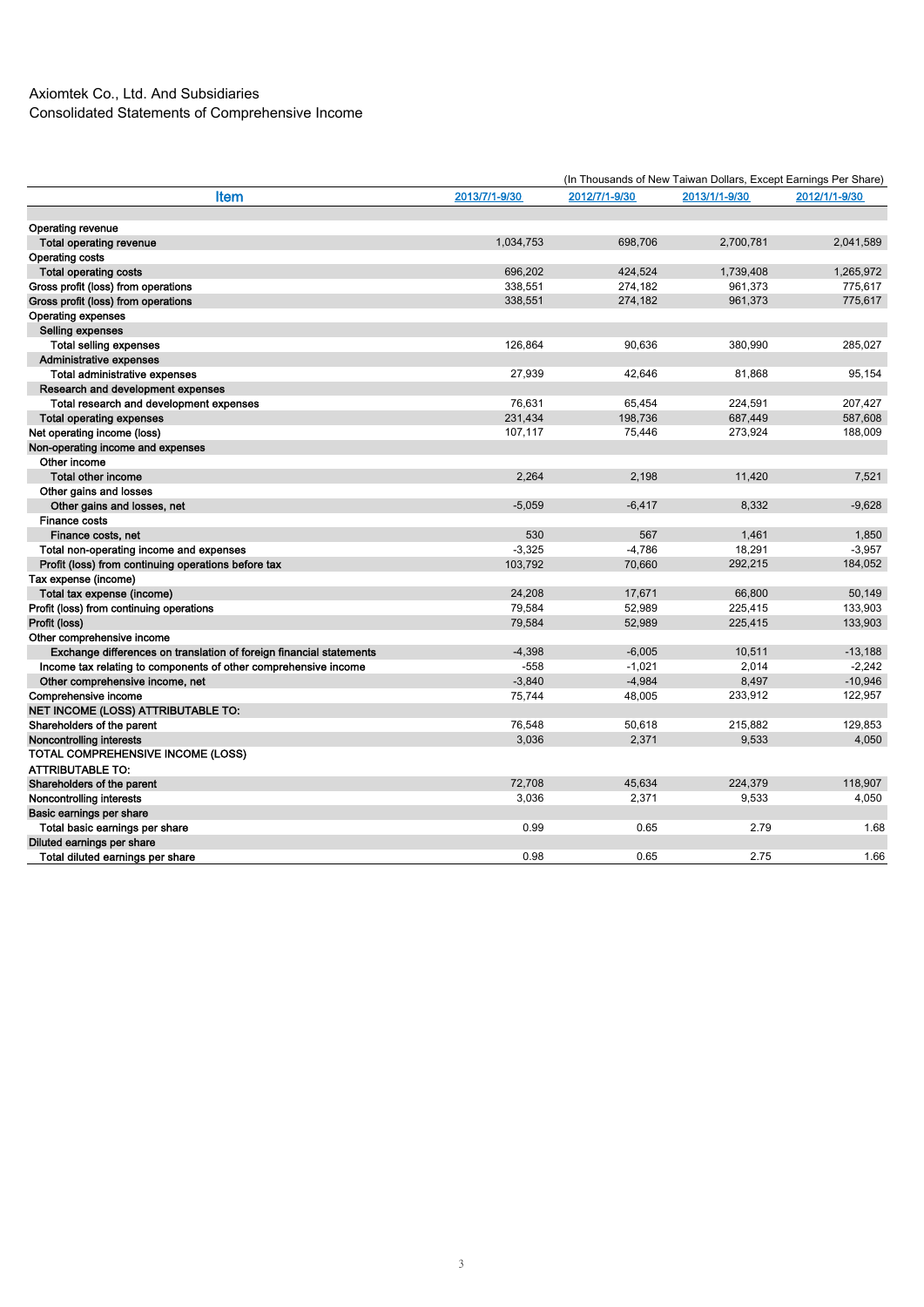## Axiomtek Co., Ltd. And Subsidiaries Consolidated Statements of Changes in Equity

|                                                 |                       |                                        |                            |                        |               |                 |                                                              |                                   |                                                                                     |                                       |                                                                |                                    | (In Thousands of New Taiwan Dollars) |
|-------------------------------------------------|-----------------------|----------------------------------------|----------------------------|------------------------|---------------|-----------------|--------------------------------------------------------------|-----------------------------------|-------------------------------------------------------------------------------------|---------------------------------------|----------------------------------------------------------------|------------------------------------|--------------------------------------|
| ltem                                            | <b>Ordinary share</b> | Advance receipts for<br>ordinary share | <b>Total capital stock</b> | <b>Capital surplus</b> | Legal reserve | Special reserve | Unappropriated<br>retained earnings<br>(accumulated deficit) | <b>Total retained</b><br>earnings | <b>Exchange differences</b><br>on translation of<br>foreign financial<br>statements | Total other equity<br><i>interest</i> | <b>Equity Attributable to</b><br>Shareholders of the<br>Parent | Noncontrolling<br><b>interests</b> | <b>Total equity</b>                  |
| Balance, January 1, 2013                        | 773,430               |                                        | 773,430                    | 113,697                | 213,131       | 20,418          | 119,666                                                      | 353,215                           | $-10,901$                                                                           | $-10,901$                             | 1,229,441                                                      | 23,628                             | 1,253,069                            |
| Legal reserve appropriated                      |                       |                                        |                            |                        | 17,788        |                 | $-17,788$                                                    |                                   |                                                                                     |                                       |                                                                |                                    |                                      |
| Special reserve appropriated                    |                       |                                        |                            |                        |               | 7,430           | $-7,430$                                                     |                                   |                                                                                     |                                       |                                                                |                                    |                                      |
| Cash dividends of ordinary share                |                       |                                        |                            |                        |               |                 | $-151,592$                                                   | $-151,592$                        |                                                                                     |                                       | $-151,592$                                                     |                                    | $-151,592$                           |
| Profit (loss)                                   |                       |                                        |                            |                        |               |                 | 215,882                                                      | 215,882                           |                                                                                     |                                       | 215,882                                                        | 9.533                              | 225,415                              |
| OTHER COMPREHENSIVE INCOME (LOSS)               |                       |                                        |                            |                        |               |                 |                                                              |                                   | 8,497                                                                               | 8,497                                 | 8,497                                                          |                                    | 8,497                                |
| Comprehensive income                            |                       |                                        |                            |                        |               |                 | 215,882                                                      | 215,882                           | 8,497                                                                               | 8,497                                 | 224,379                                                        | 9.533                              | 233,912                              |
| Share-based payments                            |                       |                                        |                            | 2,409                  |               |                 |                                                              |                                   |                                                                                     |                                       | 2,409                                                          |                                    | 2,409                                |
| Increase (decrease) in noncontrolling interests |                       |                                        |                            |                        |               |                 |                                                              |                                   |                                                                                     |                                       |                                                                | $-5.986$                           | $-5,986$                             |
| Other                                           |                       | 1,989                                  | 1,989                      |                        |               |                 |                                                              |                                   |                                                                                     |                                       | 1,989                                                          |                                    | 1,989                                |
| Total increase (decrease) in equity             |                       | 1.989                                  | 1,989                      | 2.409                  | 17,788        | 7,430           | 39.072                                                       | 64.290                            | 8.497                                                                               | 8.497                                 | 77.185                                                         | 3.547                              | 80,732                               |
| Balance, September 30, 2013                     | 773,430               | 1,989                                  | 775,419                    | 116,106                | 230.919       | 27.848          | 158,738                                                      | 417,505                           | $-2.404$                                                                            | $-2.404$                              | 1,306,626                                                      | 27.175                             | 1,333,801                            |

|                                                 |                |                            |                        |               |                 |                                                              |                                   |                                                                                     |                                |                        |                                                                |                             | (In Thousands of New Taiwan Dollars) |
|-------------------------------------------------|----------------|----------------------------|------------------------|---------------|-----------------|--------------------------------------------------------------|-----------------------------------|-------------------------------------------------------------------------------------|--------------------------------|------------------------|----------------------------------------------------------------|-----------------------------|--------------------------------------|
| Item                                            | Ordinary share | <b>Total capital stock</b> | <b>Capital surplus</b> | Legal reserve | Special reserve | Unappropriated<br>retained earnings<br>(accumulated deficit) | <b>Total retained</b><br>earnings | <b>Exchange differences</b><br>on translation of<br>foreign financial<br>statements | Total other equity<br>interest | <b>Treasury shares</b> | <b>Equity Attributable to</b><br>Shareholders of the<br>Parent | Noncontrolling<br>interests | <b>Total equity</b>                  |
| Balance, January 1, 2012                        | 773,430        | 773,430                    | 138,979                | 198,769       |                 | 70,171                                                       | 268,940                           |                                                                                     |                                | $-17,610$              | 1,163,739                                                      | 18,770                      | 1,182,509                            |
| Legal reserve appropriated                      |                |                            |                        | 14,362        |                 | $-14,362$                                                    |                                   |                                                                                     |                                |                        |                                                                |                             |                                      |
| Special reserve appropriated                    |                |                            |                        |               | 20,418          | $-20,418$                                                    |                                   |                                                                                     |                                |                        |                                                                |                             |                                      |
| Cash dividends of ordinary share                |                |                            |                        |               |                 | $-83,686$                                                    | $-83,686$                         |                                                                                     |                                |                        | $-83,686$                                                      |                             | $-83,686$                            |
| Cash dividends from capital surplus             |                |                            | $-32,329$              |               |                 |                                                              |                                   |                                                                                     |                                |                        | $-32,329$                                                      |                             | $-32,329$                            |
| Profit (loss)                                   |                |                            |                        |               |                 | 129,853                                                      | 129,853                           |                                                                                     |                                |                        | 129,853                                                        | 4,050                       | 133,903                              |
| OTHER COMPREHENSIVE INCOME (LOSS)               |                |                            |                        |               |                 |                                                              |                                   | $-10.946$                                                                           | $-10,946$                      |                        | $-10,946$                                                      |                             | $-10,946$                            |
| Comprehensive income                            |                |                            |                        |               |                 | 129,853                                                      | 129,853                           | $-10,946$                                                                           | $-10,946$                      |                        | 118,907                                                        | 4,050                       | 122,95                               |
| Share-based payments                            |                |                            | 4,913                  |               |                 |                                                              |                                   |                                                                                     |                                |                        | 4,913                                                          |                             | 4,913                                |
| Increase (decrease) in noncontrolling interests |                |                            |                        |               |                 |                                                              |                                   |                                                                                     |                                |                        |                                                                | $-1.405$                    | $-1,405$                             |
| Other                                           |                |                            | 1,026                  |               |                 | $-997$                                                       | $-997$                            |                                                                                     |                                | 17,610                 | 17,639                                                         |                             | 17,639                               |
| Total increase (decrease) in equity             |                |                            | $-26,390$              | 14.362        | 20.418          | 10,390                                                       | 45.170                            | $-10,946$                                                                           | $-10.946$                      | 17,610                 | 25,444                                                         | 2,645                       | 28,089                               |
| Balance, September 30, 2012                     | 773,430        | 773,430                    | 112.589                | 213.131       | 20,418          | 80.561                                                       | 314.110                           | $-10.946$                                                                           | $-10.946$                      |                        | 1.189.183                                                      | 21.415                      | 1,210,598                            |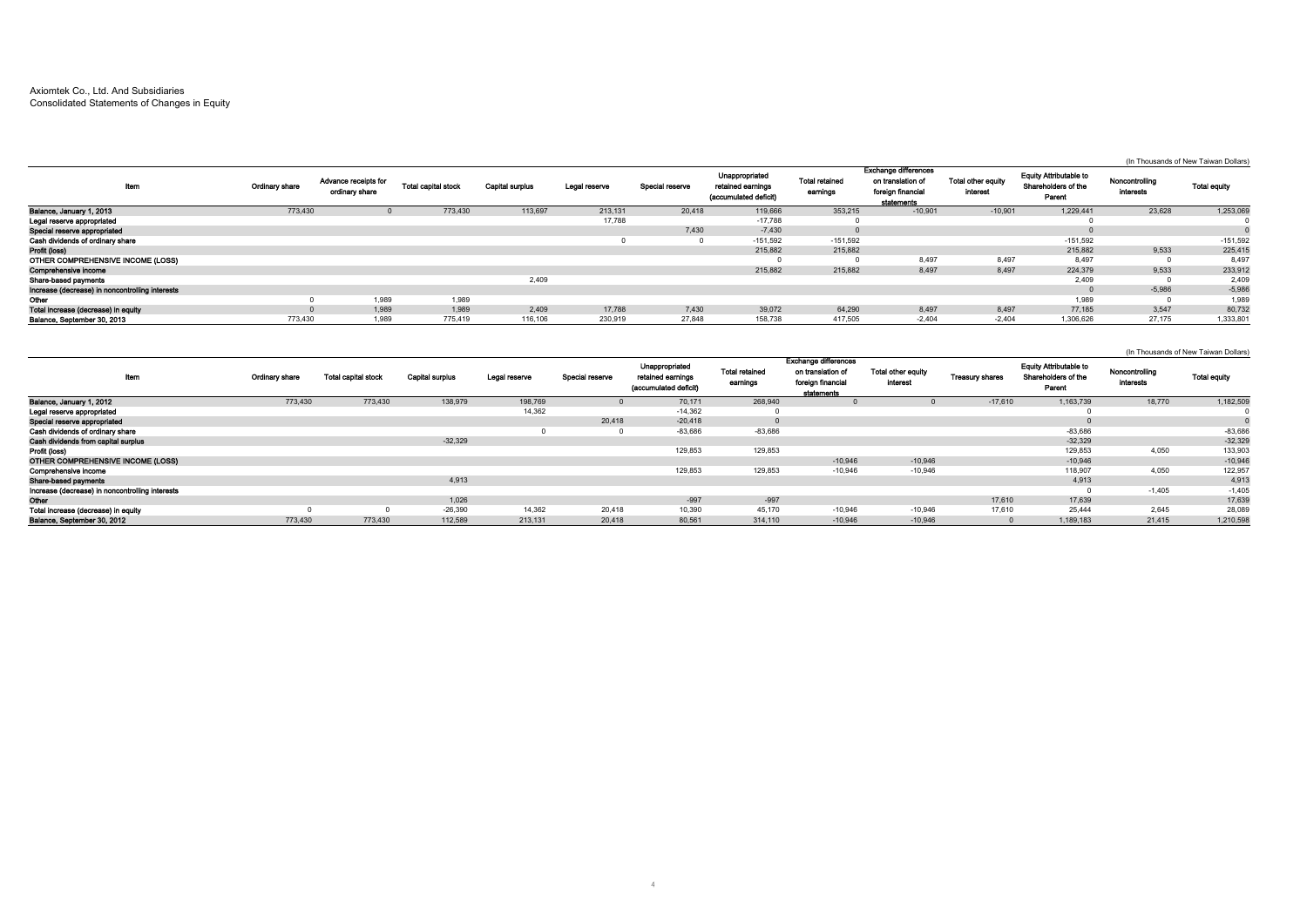## Axiomtek Co., Ltd. And Subsidiaries Consolidated Statements of Cash Flows

|                                                                                    | (In Thousands of New Taiwan Dollars) |               |  |  |  |
|------------------------------------------------------------------------------------|--------------------------------------|---------------|--|--|--|
| <b>Item</b>                                                                        | 2013/1/1-9/30                        | 2012/1/1-9/30 |  |  |  |
|                                                                                    |                                      |               |  |  |  |
| Cash flows from (used in) operating activities, indirect method                    |                                      |               |  |  |  |
| Profit (loss) from continuing operations before tax                                | 292,215                              | 184,052       |  |  |  |
| Profit (loss) before tax                                                           | 292,215                              | 184,052       |  |  |  |
| <b>Adjustments</b>                                                                 |                                      |               |  |  |  |
| Adjustments to reconcile profit (loss)                                             |                                      |               |  |  |  |
| <b>Depreciation expense</b>                                                        | 25,058                               | 27,678        |  |  |  |
| <b>Amortization expense</b>                                                        | 5,430                                | 3,128         |  |  |  |
| Provision (reversal of provision) for bad debt expense                             | 1,174                                | 1,868         |  |  |  |
| Net loss (gain) on financial assets or liabilities at fair value through profit or | 2                                    | $-40$         |  |  |  |
| Interest expense                                                                   | 1,461                                | 1,850         |  |  |  |
| Interest revenue                                                                   | $-361$                               | $-709$        |  |  |  |
| <b>Share-based payments</b>                                                        | 2,409                                | 5,989         |  |  |  |
| Loss (gain) on disposal of property, plan and equipment                            | 59                                   | 1,541         |  |  |  |
| Loss (gain) on disposal of investments                                             | $-100$                               | $-312$        |  |  |  |
| Total adjustments to reconcile profit (loss)                                       | 35,132                               | 40,993        |  |  |  |
| Changes in operating assets and liabilities                                        |                                      |               |  |  |  |
| Changes in operating assets                                                        |                                      |               |  |  |  |
| Decrease (increase) in financial assets held for trading                           | 3,099                                | 4,327         |  |  |  |
| Decrease (increase) in notes receivable                                            | 11,894                               | 12,676        |  |  |  |
| Decrease (increase) in accounts receivable                                         | $-111,240$                           | $-42,322$     |  |  |  |
| Decrease (increase) in other receivable                                            | $-15,225$                            | $-15,863$     |  |  |  |
| Decrease (increase) in inventories                                                 | $-177,237$                           | $-110,513$    |  |  |  |
| Decrease (increase) in prepayments                                                 | 16,189                               | $-10,583$     |  |  |  |
| Decrease (increase) in other current assets                                        | 2,766                                | 4,125         |  |  |  |
| Total changes in operating assets                                                  | $-269,754$                           | $-158, 153$   |  |  |  |
| Changes in operating liabilities                                                   |                                      |               |  |  |  |
| Increase (decrease) in notes payable                                               | 91                                   | 4,155         |  |  |  |
| Increase (decrease) in accounts payable                                            | 25,847                               | 190,793       |  |  |  |
| Increase (decrease) in other payable                                               | 7,208                                | 23,563        |  |  |  |
| Increase (decrease) in other current liabilities                                   | $-10,999$                            | 1,226         |  |  |  |
| Total changes in operating liabilities                                             | 22,147                               | 219,737       |  |  |  |
| Total changes in operating assets and liabilities                                  | $-247,607$                           | 61,584        |  |  |  |
| <b>Total adjustments</b>                                                           | $-212,475$                           | 102,577       |  |  |  |
| Cash inflow (outflow) generated from operations                                    | 79,740                               | 286,629       |  |  |  |
| Interest received                                                                  | 361                                  | 709           |  |  |  |
| Interest paid                                                                      | $-1,300$                             | $-1,850$      |  |  |  |
| Income taxes refund (paid)                                                         | $-39,288$                            | $-28,245$     |  |  |  |
| Net cash flows from (used in) operating activities                                 | 39,513                               | 257,243       |  |  |  |
| Cash flows from (used in) investing activities                                     |                                      |               |  |  |  |
| Acquisition of property, plant and equipment                                       | $-22,669$                            | $-27,993$     |  |  |  |
| Proceeds from disposal of property, plant and equipment                            | 17                                   | 252           |  |  |  |
| Acquisition of intangible assets                                                   | $-7,172$                             | $-5,573$      |  |  |  |
| Increase in other non-current assets                                               |                                      | $-10,855$     |  |  |  |
|                                                                                    | $-3,148$<br>$-32,972$                | $-44,169$     |  |  |  |
| Net cash flows from (used in) investing activities                                 |                                      |               |  |  |  |
| Cash flows from (used in) financing activities<br>Increase in short-term loans     |                                      |               |  |  |  |
|                                                                                    | 92,000                               | $\mathbf 0$   |  |  |  |
| Decrease in short-term loans                                                       | $-1,000$                             | $-25,500$     |  |  |  |
| Decrease in short-term notes and bills payable                                     | $-19,989$                            | -6            |  |  |  |